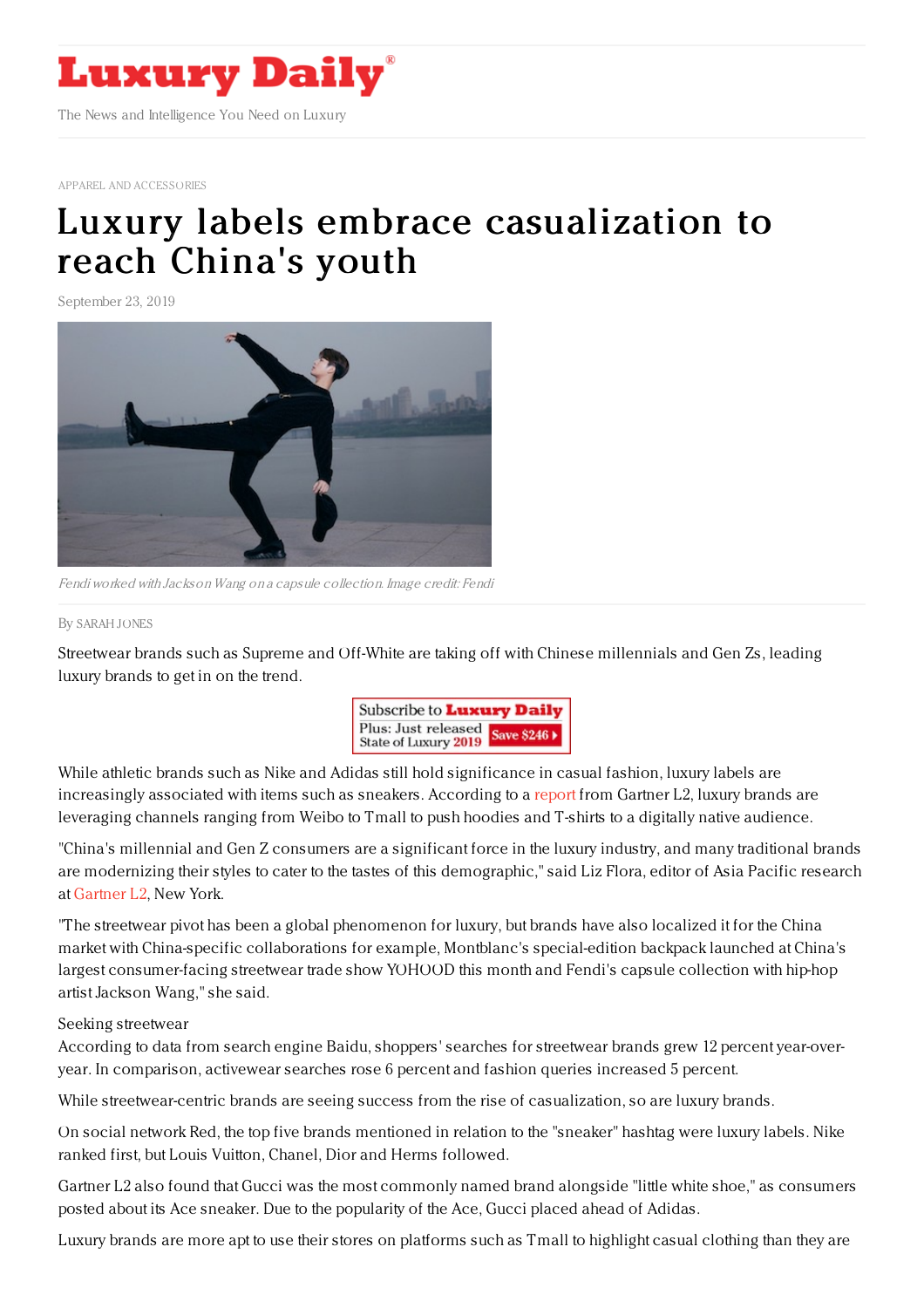to market streetwear categories on their direct-operated sites in China. While only 10 percent of brands showcase Tshirts, hoodies and sneakers on their direct-to-consumer sites, 27 percent have at least one athleisure category on their Tmall store.



Valentino's store on Luxury Pavilion. Image credit: Alibaba

One of the key trends in streetwear is collaboration.

For instance, Montblanc worked with streetwear media and retail platform YOHO! to create a special-edition backpack, which was revealed at streetwear trade show YOHOOD.

Including Montblanc, almost one in five luxury brands have worked with YOHO! for collaborative Weibo promotions.

"Brands have been launching not only sponsored content created in partnership with YOHO!, but are also teaming up with the platform for product collaborations," Ms. Flora said. "This helps brands traditionally popular with more mature demographics modernize their image to reach the next generation of luxury consumers.

"Montblanc's limited-edition backpack unveiled at YOHOOD was created in partnership with YOHO! and Chinese footwear brand Bing Xu, helping gain exposure with a streetwear audience through a strategy localized to the China market," she said.

Brands can also lean on established streetwear labels to reach a younger audience without letting go of their heritage and positioning.

Rimowa teamed with Off-White on a co-branded suitcase collection. Of the luxury-streetwear partnerships studied, the Rimowa x Off-White alliance received the most engagement on Weibo.